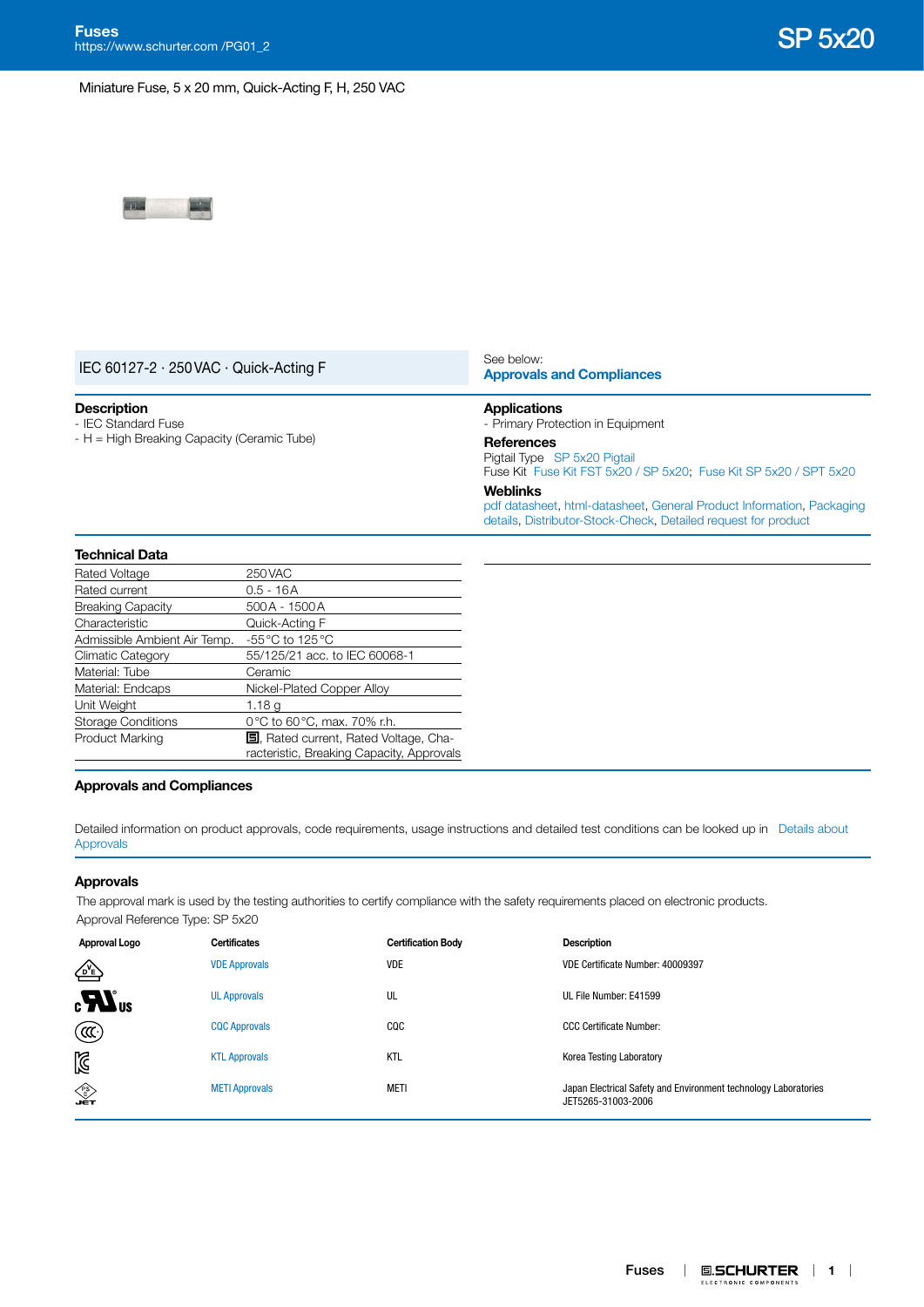| <b>Product standards</b>                     |                                                     |                     |                                                                                                                                                                                                             |
|----------------------------------------------|-----------------------------------------------------|---------------------|-------------------------------------------------------------------------------------------------------------------------------------------------------------------------------------------------------------|
|                                              | Product standards that are referenced               |                     |                                                                                                                                                                                                             |
| Organization                                 | Design                                              | <b>Standard</b>     | <b>Description</b>                                                                                                                                                                                          |
| ⋓                                            | Designed according to                               | UL 248-14           | Low voltage fuses - Part 14: Additional fuses                                                                                                                                                               |
| CSA<br>Group                                 | Designed according to                               | CSA22.2 No. 248.14  | Low-Voltage Fuses - Part 14: Supplemental Fuses                                                                                                                                                             |
| <b>Application standards</b>                 |                                                     |                     |                                                                                                                                                                                                             |
|                                              | Application standards where the product can be used |                     |                                                                                                                                                                                                             |
| Organization                                 | Design                                              | <b>Standard</b>     | <b>Description</b>                                                                                                                                                                                          |
| Designed for applications acc.<br><b>IEC</b> |                                                     | <b>IEC/UL 60950</b> | IEC 60950-1 includes the basic requirements for the safety of information<br>technologyequipment.                                                                                                           |
| <b>Compliances</b>                           |                                                     |                     |                                                                                                                                                                                                             |
|                                              | The product complies with following Guide Lines     |                     |                                                                                                                                                                                                             |
| Identification                               | <b>Details</b>                                      | Initiator           | <b>Description</b>                                                                                                                                                                                          |
| CE                                           | CE declaration of conformity                        | <b>SCHURTER AG</b>  | The CE marking declares that the product complies with the applicable<br>requirements laid down in the harmonisation of Community legislation on<br>its affixing in accordance with EU Regulation 765/2008. |
| <b>RoHS</b>                                  | <b>RoHS</b>                                         | <b>SCHURTER AG</b>  | EU Directive RoHS 2011/65/EU                                                                                                                                                                                |
| $\bigcirc$                                   | <b>China RoHS</b>                                   | <b>SCHURTER AG</b>  | The law SJ / T 11363-2006 (China RoHS) has been in force since 1 March<br>2007. It is similar to the EU directive RoHS.                                                                                     |
| <b>REACH</b>                                 | <b>REACH</b>                                        | <b>SCHURTER AG</b>  | On 1 June 2007, Regulation (EC) No 1907/2006 on the Registration,<br>Evaluation, Authorization and Restriction of Chemicals 1 (abbreviated as<br>"REACH") entered into force.                               |

**Dimension [mm]** 20 mm



| <b>Pre-Arcing Time</b>  |                  |                               |                  |                 |                               |                 |                  |
|-------------------------|------------------|-------------------------------|------------------|-----------------|-------------------------------|-----------------|------------------|
| <b>Rated Current In</b> | $1.5x$ In min.   | $2.1 \times \ln \text{max}$ . | 2.75 x In min.   | 2.75 x ln max.  | $4.0 \times \ln \text{min}$ . | $4.0 x$ In max. | $10.0 x$ In max. |
| $0.5A - 4A$             | 60 min           | $30 \text{ min}$              | 10 <sub>ms</sub> | 2s              | 3 <sub>ms</sub>               | 300 ms          | 20 <sub>ms</sub> |
| $5A - 6.3A$             | 60 min           | $30 \text{ min}$              | 10 <sub>ms</sub> | 3s              | 3 <sub>ms</sub>               | 300 ms          | $20$ ms          |
| $8A - 10A$              | $30 \text{ min}$ | $30 \text{ min}$              | $40$ ms          | 20 <sub>s</sub> | 10 <sub>ms</sub>              | 1 s             | 30 <sub>ms</sub> |
| $12.5A - 16A$           | $15 \text{ min}$ | $30 \text{ min}$              | 40 ms            | 20 <sub>s</sub> | 10 <sub>ms</sub>              | $\mathsf{S}$    | 30 <sub>ms</sub> |
|                         |                  |                               |                  |                 |                               |                 |                  |